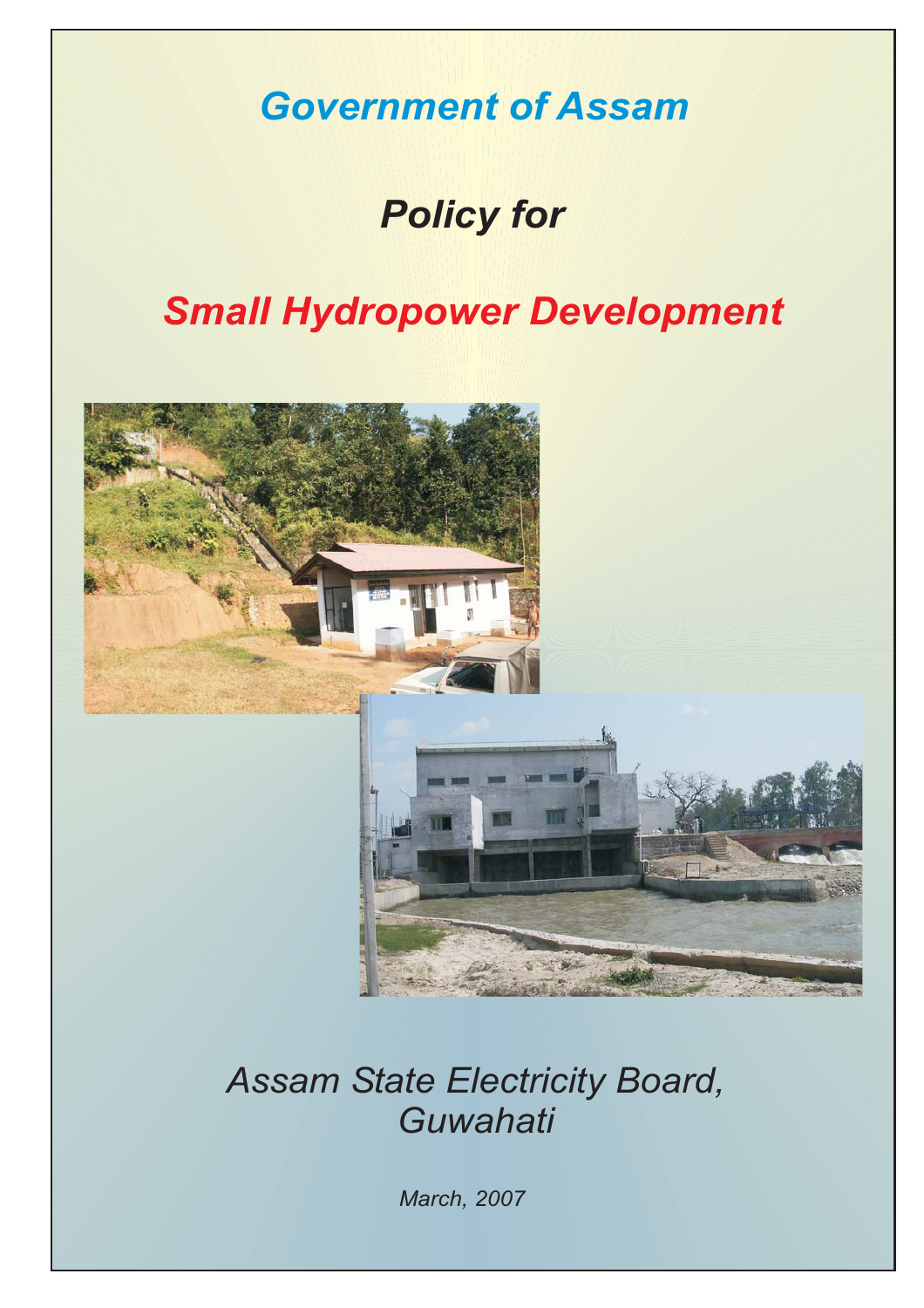## *Government of Assam*

# *Policy for*

# *Small Hydropower Development*

### *Assam State Electricity Board, Guwahati*

*Prepared by : Alternate Hydro Energy Centre, IIT Roorkee Sponsored by : Power Finance Corporation Ltd.*

*March,2007*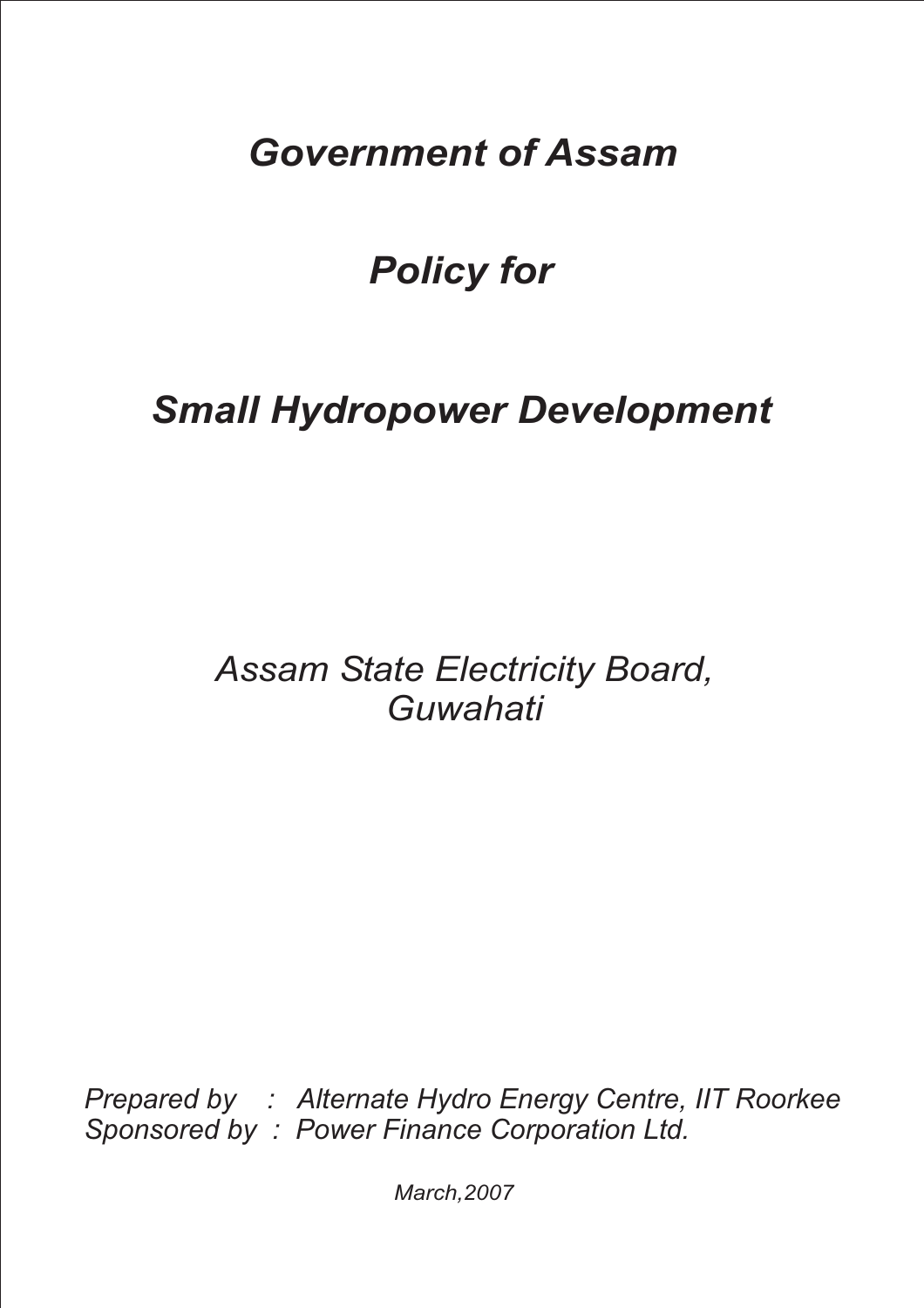**INDEX**

| SR.<br>NO.       | <b>ITEM</b>                                                          | <b>PAGE</b>    |
|------------------|----------------------------------------------------------------------|----------------|
| 1.               | Scope for Hydro Power development in Assam                           | $\mathbf{1}$   |
| 2.               | Participation & Prequalification                                     | $\mathbf{1}$   |
| 3.               | Projects                                                             | $\mathbf{1}$   |
| $\overline{4}$ . | Process of allotment                                                 | $\overline{2}$ |
| 5.               | Facilitation to be provided by government                            | 3              |
| 6.               | Sale of power                                                        | $\overline{4}$ |
| 7.               | Wheeling charges                                                     | $\overline{4}$ |
| 8.               | Evacuation of power                                                  | 4              |
| 9.               | Banking                                                              | $\overline{4}$ |
| 10.              | Dispatch                                                             | $\overline{4}$ |
| 11.              | Royalty/Duty/Taxes                                                   | 5              |
| 12.              | Incentives by Central/State government                               | 5              |
| 13.              | <b>Transfer of allotment</b>                                         | 5              |
| 14.              | Time limit for executing the project                                 | 5              |
| 15.              | Role of ASEB/GENCO/DISCOMs/TRANSCO                                   | 6              |
| 16.              | Role of Irrigation department, Government of Assam                   | 6              |
| 17.              | Regulatory oversight                                                 | $\overline{7}$ |
| 18.              | Due diligence                                                        | $\tau$         |
| 19.              | Power to resolve difficulties                                        | $\overline{7}$ |
| 20.              | Renovation, modernization and management of existing power<br>plants | $\overline{7}$ |
|                  | Figure I: SHP sites in Assam                                         | 9              |
|                  | Annexure I: List of identified SHP sites in Assam                    | 10             |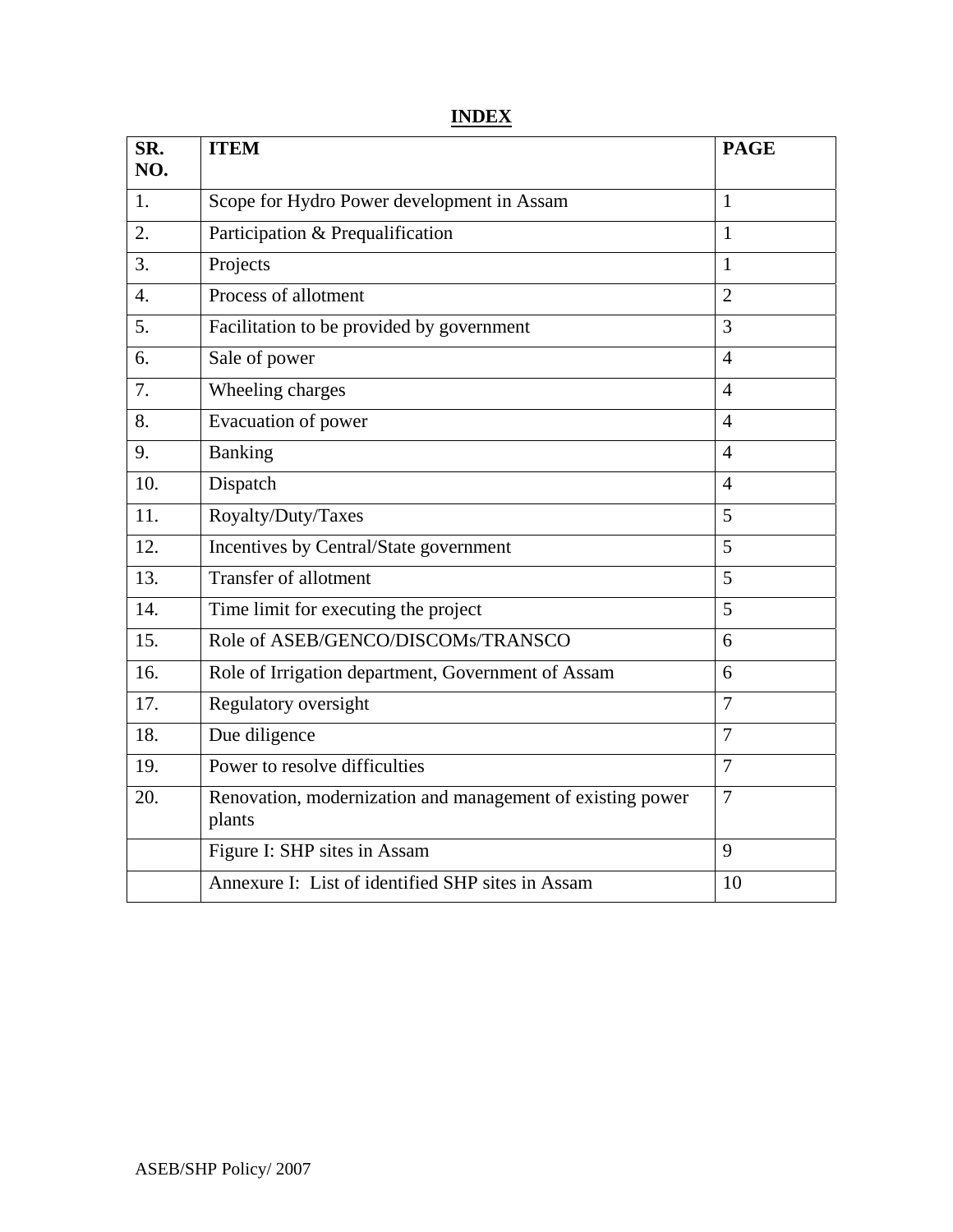### **GOVERNMENT OF ASSAM POWER (ELECT) MINES & MINERALS DEPARTMENT ORDERS BY THE GOVERNOR OF ASSAM N O T I F I C A T I O N**

 **Dated: March 2007** 

**No. PEL.196/2002/199: -** The Governor of Assam is pleased to notify the policy for Development of Small Hydropower (SHP) 2007 as below:-

#### **1. SCOPE FOR SMALL HYDROPOWER DEVELOPMENT IN ASSAM**

 Assam has a hydropower potential of the order of 541 MW against which only about 2.00 MW has been harnessed so far from the Bordikharu Small Hydropower Project (that remains inoperative since April' 1999 due to technical snag). The Government of Assam (GOA) has decided to encourage generation of power through small hydropower (SHP) sources of energy and has framed a policy so that the development of this sector serves as an engine to achieve the objective of promoting the all-round development of the region by inducting private participation.

 This policy shall be in operation from the date of its publication as notified by Order of GOA. All projects awarded within this period under this policy will be governed by this policy for their entire duration.

 All Hydropower projects/stations with an installed capacity of up to 25 MW are eligible under this policy. The identified potential at present for development of small hydropower (SHP) projects is about 117 MW at about 88 identified locations as at Annexure "A". The policy further allows the development of any other new SHP sites identified by independent power producers (IPPs) / Users society

#### **2. PARTICIPATION & PREQUALIFICATION**

 The state of Assam invites any qualified interested IPPs/ Users society to bid for identified projects for the development of this sector. There shall be a pre-qualification by the GOA of the bidders for the projects in the state. The pre-qualification shall be based on the balance sheets, annual reports and other reported evidence of past experience, financial and technical capacity etc. Weightage to be given on financial capacity, technical capability, past experience and other relevant attributes of the applicants. The guidelines for evaluation and passing score required for pre-qualification shall be specified in the bid documents inviting bids for pre-qualification. A merit list will be prepared by the GOA or its authorised representative based on pre-qualification criteria of the applications who qualified to bid for the identified project conforming to Clause-4.

#### **3. PROJECTS**

3.1 The list at Annexure "A" identified projects are available for development with indications of estimated capacities, and for which preparation of Pre feasibility Reports (PFR) or Detailed Project Report (DPR) is in progress. The Assam State Electricity Board. (ASEB)/GENCO or any other IPP/ Users society nominated by the Govt. of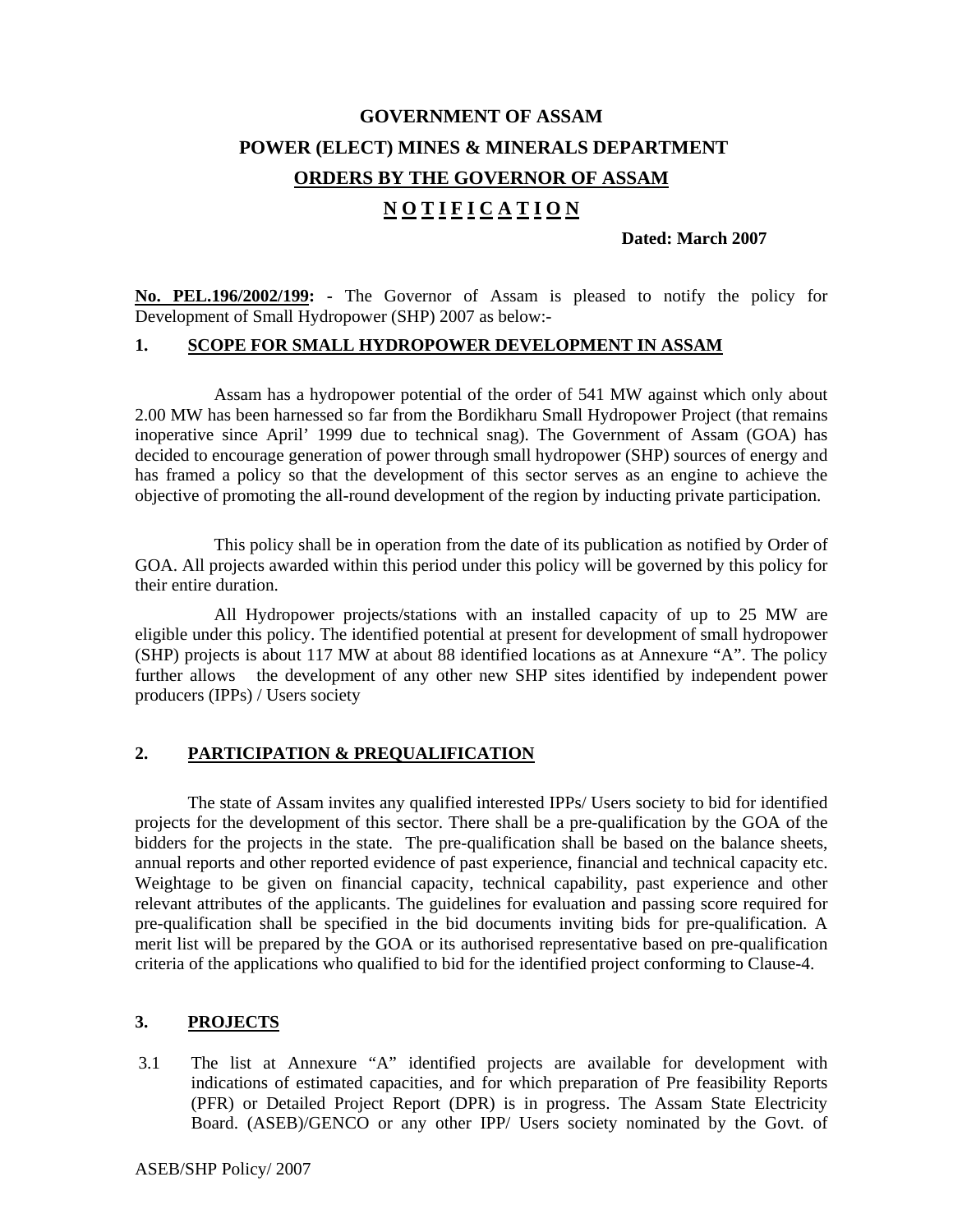Assam (GOA) will undertake to prepare the PFR/DPR in a time bound manner. Any feasible SHP potential site that has not been listed in the annexure may also be identified by the IPPs/Users society and prepare the PFR/DPR. The evacuation requirements including details of nearest sub-station will be specified in the DPR or pre-feasibility studies conforming to paragraph 8

3.2 The projects shall be offered for a period of 35 (thirty five) years from the date of the award at the end of which they shall revert to the GOA. Further extension beyond 35 years shall be considered on mutually agreed terms, as per the decision of the GOA.

#### **4.0 PROCESS OF ALLOTMENT**

- 4.1 The allotment of the project may be on the basis of competitive bidding and direct allotment to pre-qualified IPPs /Users society depending on the preparedness of the site.
- 4.2 The projects for which PFR/DPR is available shall be put on competitive bidding.
	- 4.2.1 The projects shall be advertised in order to seek bids. Applications in response to the advertisement should be accompanied by a non-refundable draft of Rs. 0.25 lac for the projects of capacity below 1 MW, Rs. 1 Lac 1 to 5 MW project and Rs. 2 Lacs for projects above 5 MW project payable to ASEB/GENCO or as may be decided by the GOA.
	- 4.2.2 All bidders will be subject to pre-qualification as provided in Paragraph 2.
	- 4.2.3 All pre-qualified bidders will be provided with the PFRs/DPRs prepared by the ASEB/GENCO or any other IPP/Users society nominated by the Power Deptt. GOA.
	- 4.2.4 Bids shall be invited for premium payable upfront to the Government of Assam per MW in the case of each project/site, subject to a minimum threshold premium of Rs. 1 lac per MW installed Capacity or part thereof. Bids received below the threshold premium will be summarily rejected.
	- 4.2.5 Projects will be allotted to the bidders making the highest bids. The successful bidder shall be required to deposit the premium amount due within 2 months or any other specified period of receiving intimation regarding his bid being successful. The successful bidder may be permitted to provide 50% of the bid amount in excess of the threshold as a bank guarantee encashable at the time of actual or scheduled financial closure, whichever is earlier. However the bidder is to deposit full amount over and above the threshold amount at the time of actual or scheduled financial closure, whichever is earlier.
	- 4.2.6 If mores than one bidder bids the identical premium per MW for any site/station, a gradation list based on pre-qualification criteria described above shall be the basis of allotment.
- 4.3 The projects for which PFRs/DPRs are not available shall be allotted to the pre-qualified bidders.
	- 4.3.1 The projects shall be advertised in order to seek bids. Applications in response to the advertisement should be accompanies by a non-refundable draft of Rs. Rs 0.25 lac for the projects of capacity below 1 MW, Rs. 1 Lakh 1 to 5 MW project and Rs. 2 Lakhs for projects above 5 MW project payable to ASEB/Successor Company.
	- 4.3.2 All bidders will be subject to pre-qualification as provided in Paragraph 2.
	- 4.3.3 The merit list of the bidders shall be prepared according to the prequalification criterion and the projects allotted to the bidders.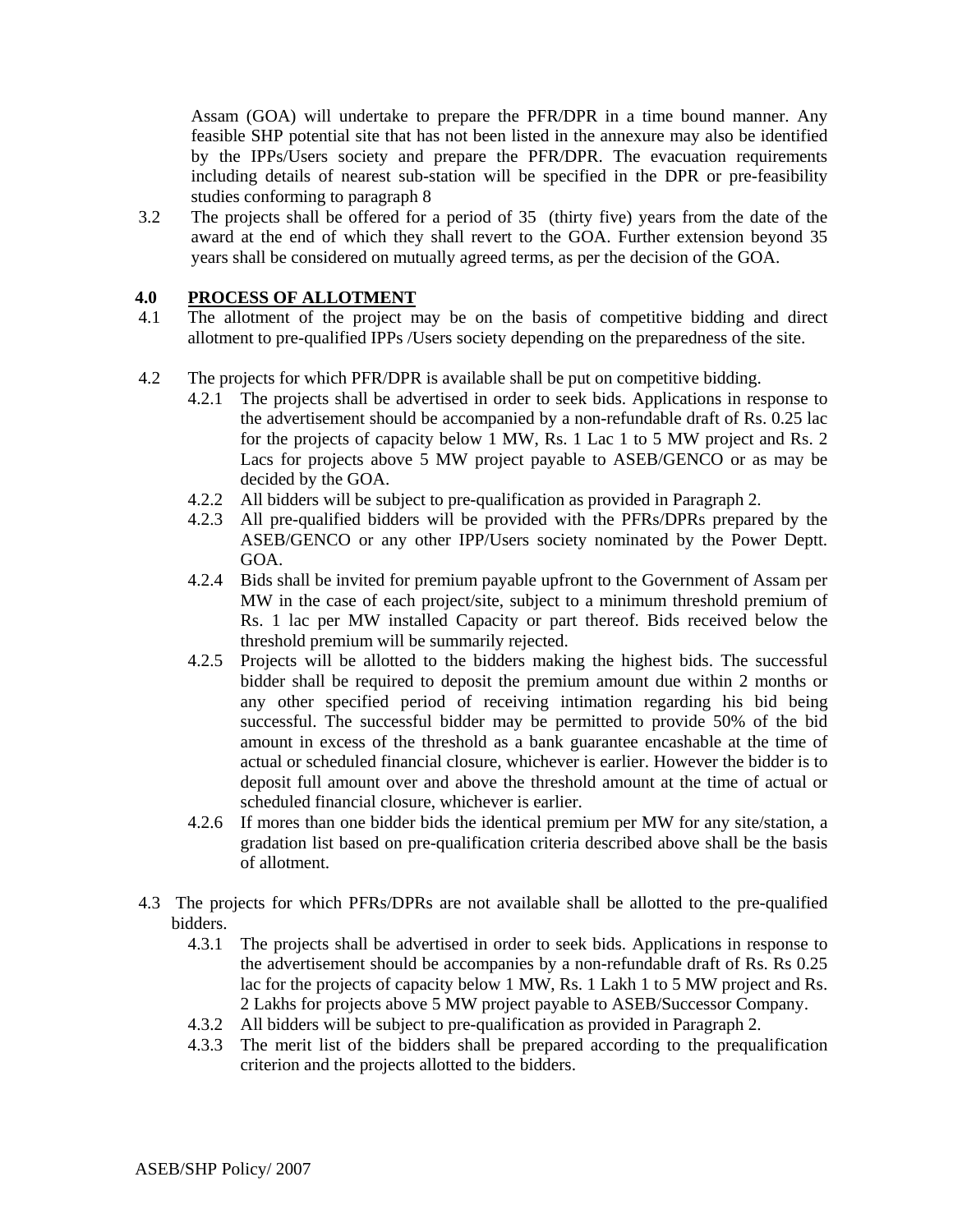- 4.4 Any feasible SHP potential site that has not been listed in the annexure may also be identified by the IPPs /Users society and propose to the GOA for allotment along with self prepared verifiable feasible PFR/DPR.
- 4.5 The application fee and bid amount shall be payable as per paragraph 4.2.1 and 4.2.4.
- 4.6 These projects shall be allotted on first cum basis.

#### **5. FACILITATION TO BE PROVIDED BY GOVERNMENT**

- 5.1 For efficient interaction with other Government Department, the GOA shall declare ASEB/Successor Company as nodal agency and subsequently ASEB/GENCO shall constitute a technical body and a nodal officer for clearing of project proposals after detail scrutiny of technical aspects.
- 5.2 Application shall be disposed of within a period of 60 days from the date of application.
- 5.3 IPPs /Users society are required to obtain clearance from the Departments of Forests, Irrigation, Geology & Mining, Revenue, Environment, and District Administration. Police, Public Works Department (PWD), Aviation as the case may be. Wherever required techno-economic clearance of the Central Electricity Authority, shall be obtained by IPPs/Users society.

 However, all documentation and required papers as well as clarifications shall be submitted by the IPPs/Users society to the Nodal Officer. Who shall be forward the same to concerned application to the concerned departments for the consideration and conveying their consent /clearance or comments if any within 30 days. If any department fails to respond within the stipulated time, the necessary clearance to the project will be deemed to be granted.

- 5.4 **Allotment of Land:** Optimum requirement of land for implementation of a particular project shall be allotted/sold at a premium / lease to decided case wise and shall continue a part of the bid document.
- 5.5 The matter of concerns for the projects/clearances etc, will be put up by the nodal officer before the Steering Committee and high powered committee regularly, who will be empowered by the GOA to resolve all project related matters.
- 5.6 Nodal Agency shall also monitoring the progress of the work, including investment vis-àvis the state of works regularly.
- 5.7 A Steering Committee comprising of Secretary (Power), Secretary (Forest) or his representative, Secretary (Irrigation) or his representative, Secretary (Revenue) or his representative, CMD-ASEB/Successor Company shall be constituted by GOA to provide single window clearance for the project under this policy. Nodal officer will be the convener of the committee.
- 5.8 High Powered Committee under the chairmanship of Chief Secretary and Secretary (Forest), Secretary (PWD), Secretary (Industry), Secretary (Revenue), Secretary (Irrigation), Secretary (Water Resources), CMD (ASEB/Successor Company and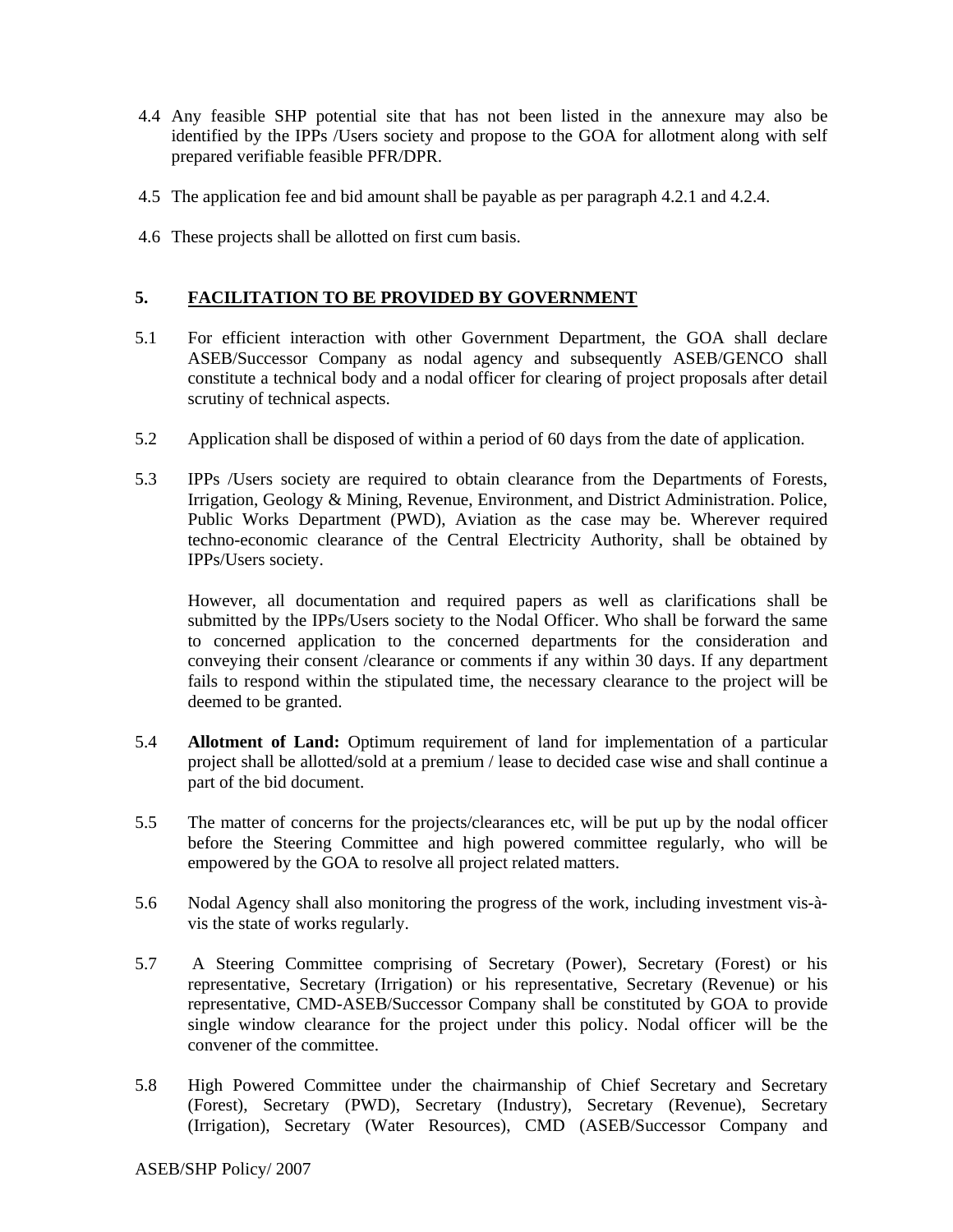Secretary (Power) as members shall be constituted by GOA for redressal of problems and policy matters for the projects under this policy Secretary (Power) shall be the convener of the committee.

#### **6. SALE OF POWER**

 The IPP /Users society can contract to sell power to any HT consumer within Assam (only up to and below 5 MW capacity), to local rural grids within Assam which are not connected to ASEB's/Successor Company's main grid, to rural power distribution entities (i.e. those which sell power to predominantly rural areas), to any consumer outside the state, or to the ASEB/Successor Company. Sales to the ASEB/Successor Company will be mutually negotiated. All sales will be approved, as may be required, by the Assam Electricity Regulatory Commission (AERC).

 In case of power supply to any rural interior areas, where SHP project may come up, IPPs /Users society can make suitable arrangements for sale of power to a group of rural consumers in a stand-alone generation and distribution system subject to fulfillment of requirements of AERC.

#### **7. WHEELING CHARGES**

- 7.1 The infrastructure and facilities of ASEB/DISCOMs/TRANSCO, as may be available, will be made available to all IPPs/Users society for wheeling the generated energy.
- 7.2 Wheeling charges for wheeling the generated energy to bulk purchaser/third party consumers inside or outside the State will be as determined by the Assam Electricity Regulatory Commission (AERC).
- 7.3 No wheeling charges are applicable in cases of sales to the ASEB/Successor Company in case power is supplied directly to ASEB/DISCOMs.
- 7.4 The ASEB/DISCOMs/TRANSCO will prepare a standard wheeling and banking agreement draft consistent with this policy statement. This will be made available prior to any bidding for projects where applicable.

#### **8. EVACUATION OF POWER**:

ASEB/GENCO will determine the specifications of the evacuation facilities required, including the interconnection point and voltage and the same would be specified in the project information document provided in the application form. The ASEB/GENCO will carry out the implementation of evacuation facilities at charges to be mutually negotiated. The cost of transmission lines in excess of 5 km shall be borne by the IPPs/Users society and ASEB/GENCO on mutually agreed terms and conditions.

#### **9. BANKING**

 Developers can avail of the facility of banking of energy within fixed period spans of 6 months. All terms and conditions of the banking shall be incorporated in banking agreement to be drawn with the IPPs/Users society. This shall be approved, as may be required, by the regulator.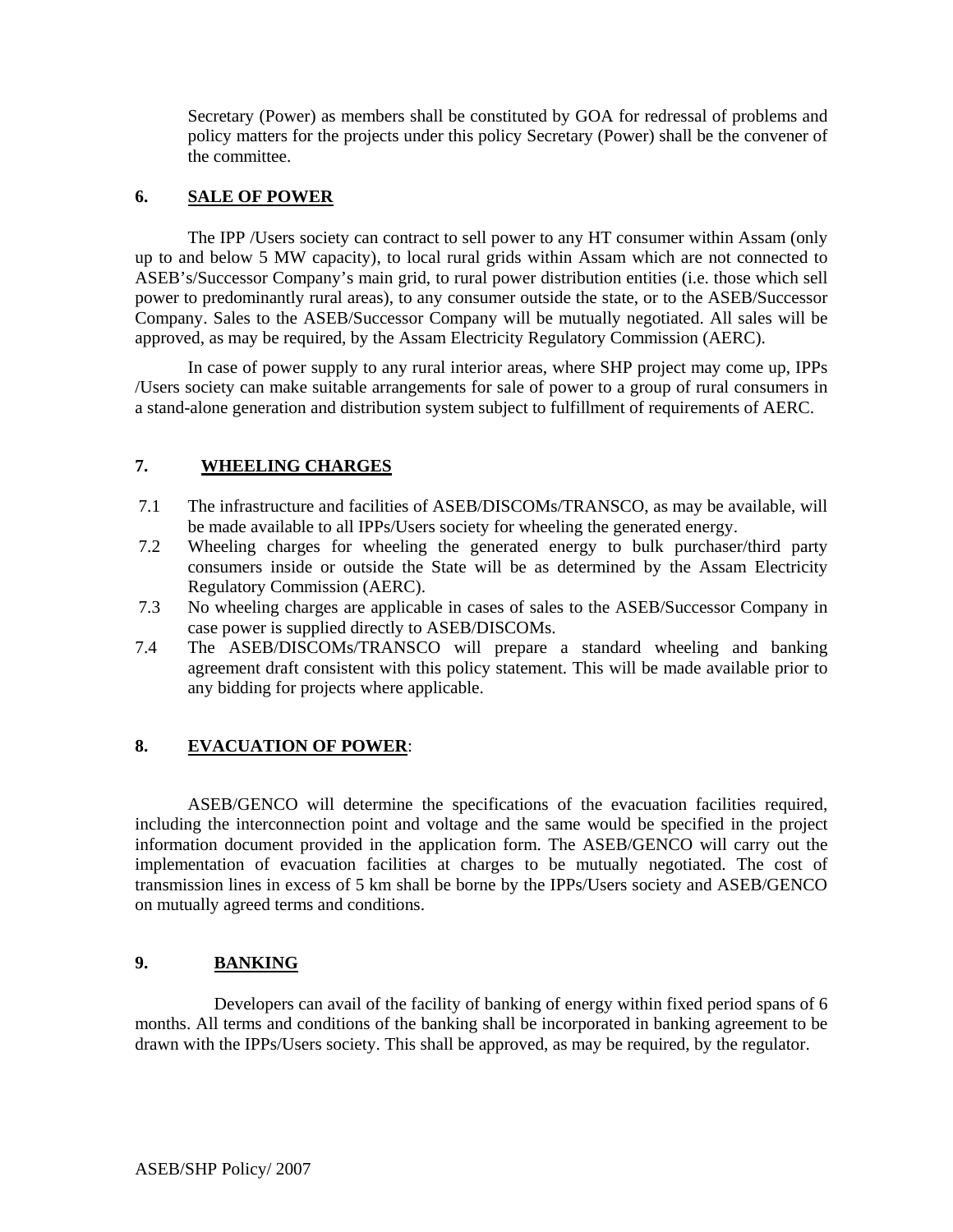#### **10. DESPATCH**

 Priority will be accorded for dispatch into the grid by these IPPs/Users society ahead of merit order and any other source of supply, subject to any overall restrictions on the proportion of power that may be bought from such sources, which may be imposed by the Government/Regulator in the interest of keeping the overall cost of power purchase within reasonable limits.

#### **11. ROYALTY/DUTY/TAXES**

- 11.1 On all projects governed under this policy,
	- a) For project upto 5 MW, there will be no royalty, provided entire energy generated is sold within the state of Assam.
	- b) For above 5 MW, a royalty @Rs. 0.25 per unit of net energy generated will be paid to GOA by IPPs/Users society. It may be reviewed after 5 years.
	- c) For power projects on irrigation canal fall/barrages/dams, a water cess @Rs. 0.05 per kWh per year shall be payable by IPPs/Users society to the irrigation department, GOA or otherwise as specified by the GOA for maintenance of the existing irrigation structures/facilities owned and operated by the irrigation department.
- 11.2 Electricity duty as per law will apply.
- 11.3 No further levies, taxes, charges other than those stipulated in this policy would be levied by the State Government and its IPPs/Users society or the Regulator on the IPPs/Users society governed by this policy, for a period of ten years from the date of this policy.

#### **12. INCENTIVES BY CENTRAL/ STATE GOVERNMENT**

- 12.1 No entry tax will be levied by the State Government on power generation, transmission equipment and building material for projects.
- 12.2 The financial/fiscal incentives for small hydropower development available from Ministry of Non Conventional Energy Sources, Govt of India shall be facilitated/extended to IPPs/Users society.

#### **13. TRANSFER OF ALLOTMENT**

 Free transfer of shares will be permitted in the companies allotted projects as per the procedure laid down in this document.

#### **14. TIME LIMIT FOR EXECUTING THE PROJECT**

- 14.1 IPP shall sign a Memorandum of Understanding (MOU) with Nodal Agency for the development of the project within a month of the issue of allotment letter by GOA
- 14.2 The IPPs/Users society make necessary applications for obtaining the statutory clearances of the project and approvals of the concerned authorities as described in Cl. 5 Sub Cl. 5 after carrying out the confirmatory surveys and investigations. The IPP/Users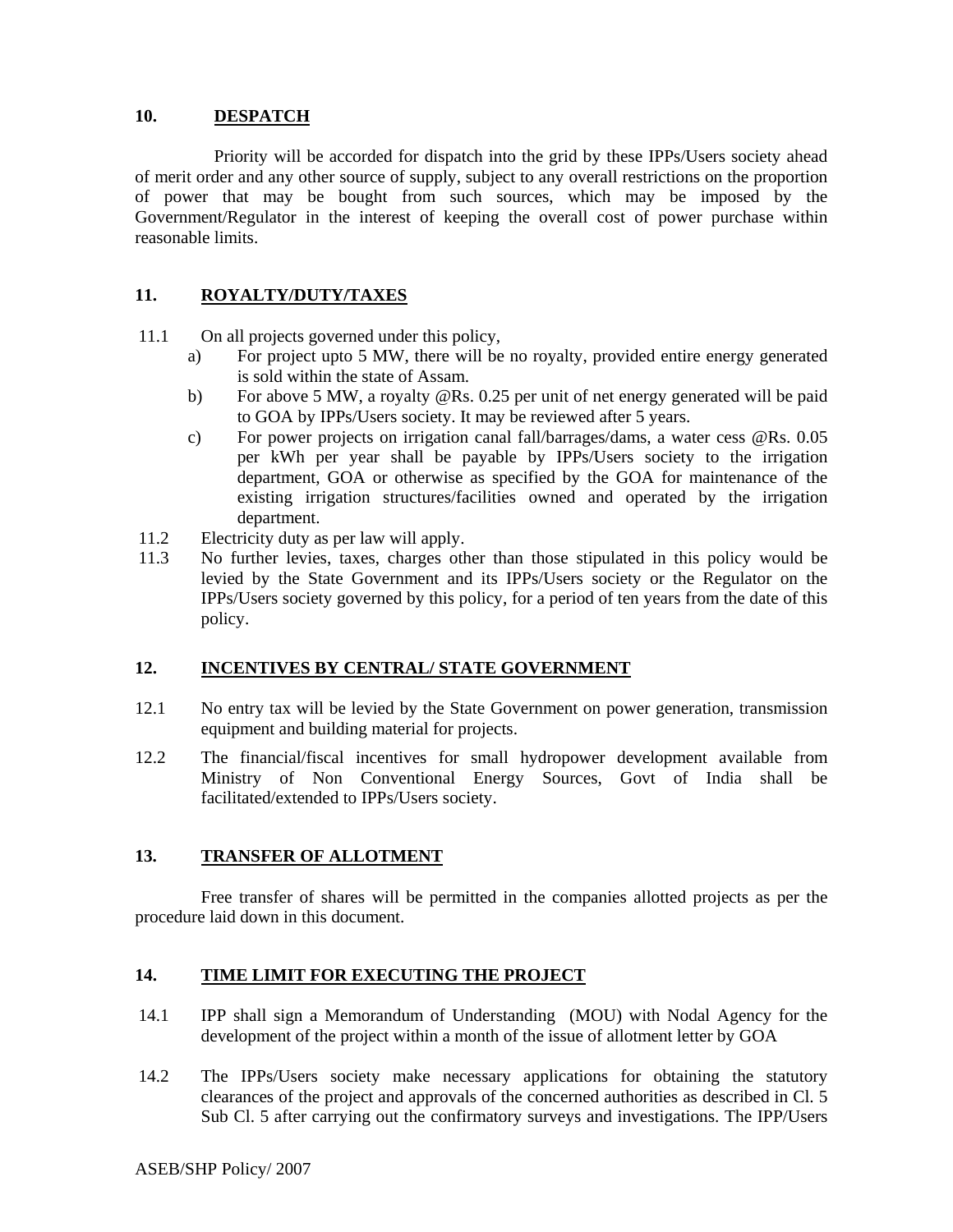society shall be responsible for completeness of all submissions within 6 months from the date of allotment or any other period deem fit by the GOA. Failure to do so within the stipulated time frame shall be treated as non-compliance with the requirement stipulated in this paragraph.

- 14.3 Nodal Agency shall accord the approval of the DPR/ application within 2 months from the submission. IPP shall enter into an implantation agreement with the nodal agency within one month from the date of approval of the project.
- 14.4 The IPP/Users society shall achieve the financial closure within 12 months from the date of receipt of all statutory approvals and clearances given by the State and Central Governments. Financial closure would imply firm commitments for financing the entire project, with all pre-disbursement conditions having been fulfilled and the loan documentation being complete.
- 14.5 The project should be made operational within 36 months from the date of receipt of all statutory approvals and clearances by the IPP/Users society.
- 14.6 The failure to reach any of the two milestones mentioned in 14.1 & 14.2 above will result in automatic cancellation of the allotment of the site, and forfeiture of upfront premium amounts. No compensation would be payable to the IPPs/Users society in such instance.
- 14.7 The failure to reach to milestone as in 14.3 above would result in a liability to pay penalty by the IPP to the GOA, computed at the equivalent royalty revenue that would have been payable to the GOA had the project met the milestone. In case the project enjoys an exemption from royalty in the initial years, the duration of royalty exemption would be reduced by the period of delay.
- 14.8 The IPP/Users society may surrender the allotment back to GOA if on completion of the DPR, within the stipulated time frame, it has grounds to establish that the project is not techno-economically viable. On such surrender, the GOA would refund any premium amount paid in excess of the threshold premium to the IPP/Users society.

#### **15. ROLE OF ASEB/GENCO/DISCOMs/TRANSCO**

- 15.1 The ASEB/GENCO/DISCOMs/TRANSCO will be responsible for preparing the standard wheeling and banking agreement draft (Paragraph 7), determination of evacuation requirements (Para 8), and overseeing banking, dispatch, and royalty arrangements (Paragraphs 9,10,11). The same shall be drawn before six month of commission of a SHP as per aforesaid para.
- 15.2 The ASEB/GENCO will be responsible for preparation of PFRs/DPRs (Para 3.1), carrying out the bidding process (Para 4) and monitoring of the development of allotted project delivery as per time schedules (Para 5 and 14).
- 15.3 The ASEB/GENCO will not participate in the bidding process. However, after allotment, upon request from the IPP/Users society, the ASEB/GENCO may consider participating as a minority partner or perform certain tasks for the bidder on a consultancy basis. Such participation would be independently negotiated between ASEB/ GENCO with the IPP/Users society and is not mandatory on the part of ASEB/ GENCO.

#### **16. ROLE OF IRRIGATION DEPARTMENT, GOVT. OF ASSAM**

16.1 The discharge available in the canals of Irrigation Schemes/projects will be let out by the Irrigation Department, Government of Assam based on availability of water in irrigation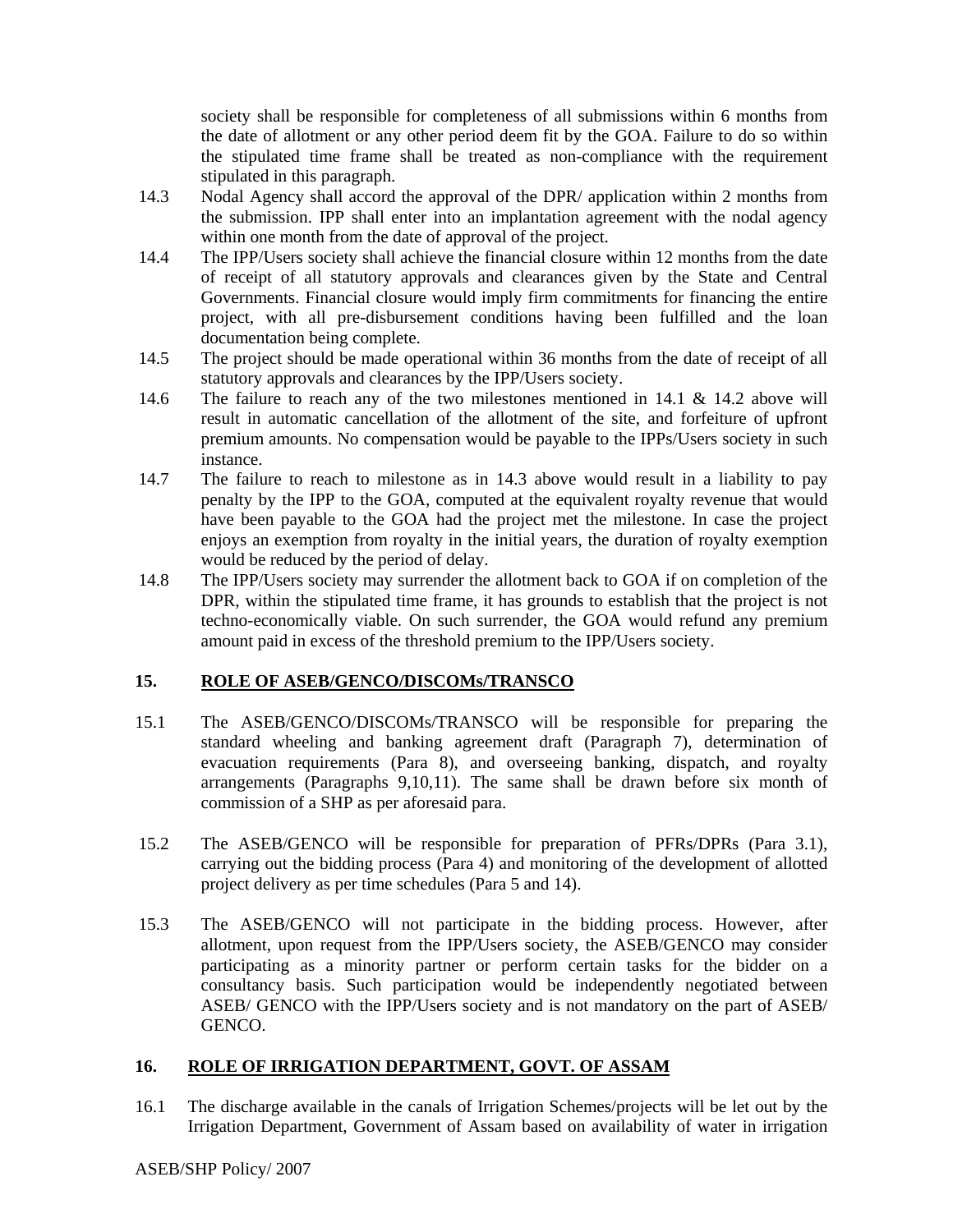canals/Rivers only. The release of water in canals will be under sole control of the Irrigation Department, Government of Assam and no claims for compensation on this account will be considered.

- 16.2 IPPs/Users society will be allowed to utilize acquired canal land (subject to availability) for setting up infrastructure for power generation on lease as per terms and conditions set forth by the Irrigation Department, Government of Assam. Initial lease period will be of 35 years. In case on non-availability of Government land, the Government at the IPPs request at acquisition cost will acquire by the IPP/Users society or private land.
- 16.3 IPP/Users society shall obtain consent from Irrigation Department, GOA for the design of works, which shall have the bearings on safety, and operation of the canals.
- 16.4 The cost of Remodeling/Improvement works of existing Irrigation Schemes/Projects due to the SHP project shall be borne by IPPs/Users society that may be necessary for setting up of SHP Projects (utilizing canal discharge).

#### **17. REGULATORY ACTION**

 Aspects of this policy that require Regulatory approvals from the concerned regulatory commission would be subject to such approvals being given and would apply in the manner approved by the Regulator.

#### **18. DUE DILIGENCES**

 The applicant/IPP/Users society shall be responsible for carrying out due diligence with regard to his compliance responsibilities under various applicable Central/State/other laws, rules and regulations, and ensure compliance with the same.

#### **19. POWER TO RESOVE DIFFCULTIES**

 In the event of a dispute, the interpretation of these guidelines made by the Government of Assam shall be final. In all such matters, to the extent practicable, an opportunity shall be given to affected stakeholders to be heard before the Government takes any decision.

#### **20. RENOVATIONS, MODERNISATION AND MANAGEMENT OF EXISTING POWER PLANTS**

20.1 Small hydropower stations in Assam have outlived their original life span and some of them are working at sub optimum level or became defunct in the absence of due attention required to scheduled maintenance, renovation and modernization. This has resulted in unplanned outages and frequent breakdowns. As a result, availability factor and the Plant Load Factor of a number of plants are below satisfactory level. It is proposed to increase the operating efficiency of the existing plants through introduction of professional management and renovation and modernization programme. The process of renovation and modernisation involves substantial investment. The State proposes to throw open the renovation and modernisation of some of the existing SHP plants to private sector (joint sector) or NGOs or cooperative participation which can help in bringing in more efficient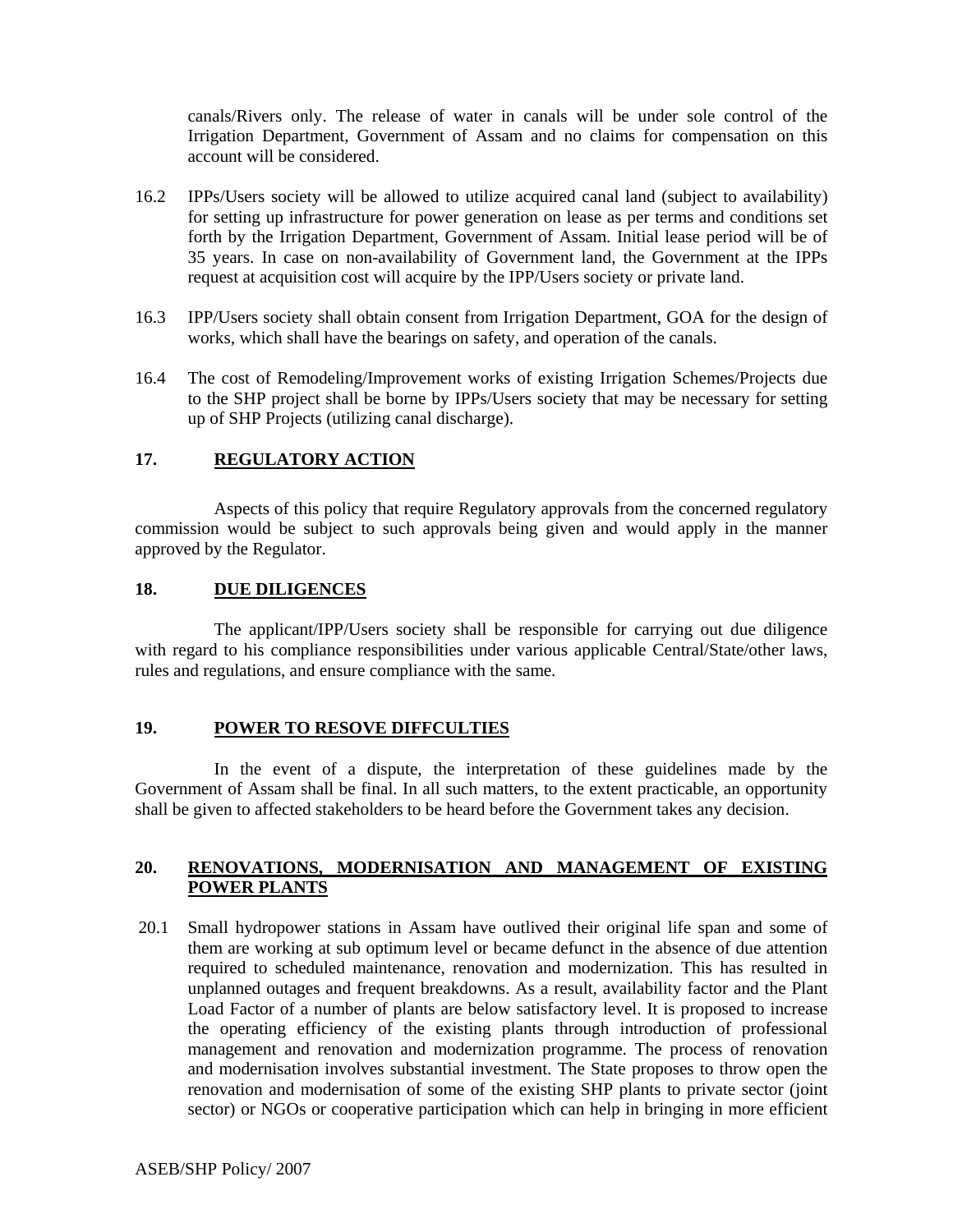management practices leading to greater availability of power. Many existing stations are in stand-alone mode and are encouraged to connect to the grid to increase plant load factor and its financial viability. However the priority to supply electricity to local area during peak hours (0600-0900 and 1600-2200 hours) will be there.

- 20.2 GOA will encourage renovation and modernization of those existing hydro plant owned by ASEB/GENCO/any other IPPs/Users society, which are technically conforming to the conditions of extension of operative life by more than 20 years at a fraction of the cost of New Plants. GOA will decide to intrude the private sector, or NGOs or cooperative societies or any Power Development Societies on case-to-case and merit basis.
- 20.3 Private Sector, or NGOs or cooperative will be allowed to operate/manage the plants wherever necessary. Such participation by the private sector or NGOs or cooperative may follow the following routes:
	- a) Lease, Rehabilitate, Operate and Transfer (LROT)
	- b) Joint ventures with ASEB/Successor Company;
	- c) Sale of existing plants to private sector or to any joint sector venture.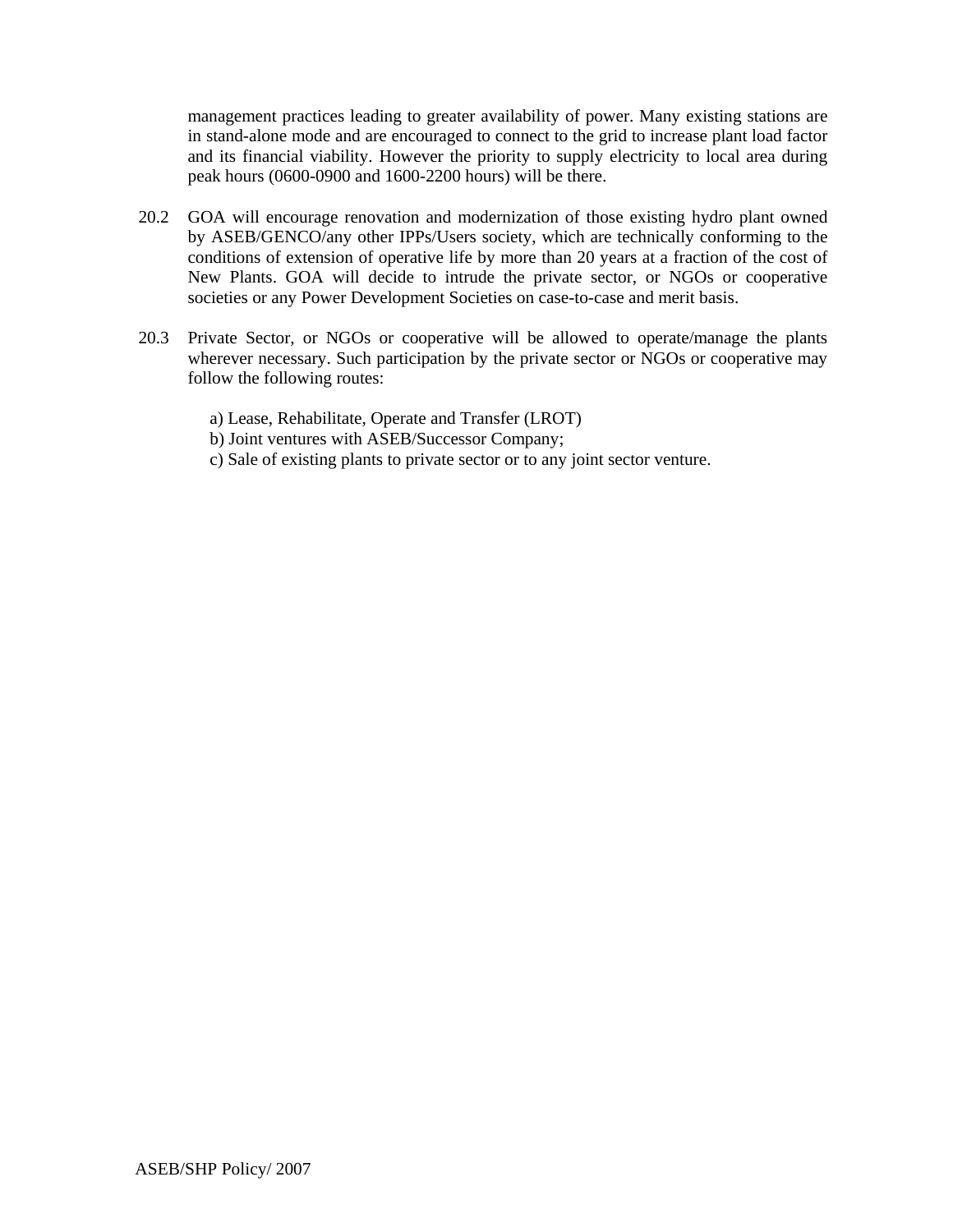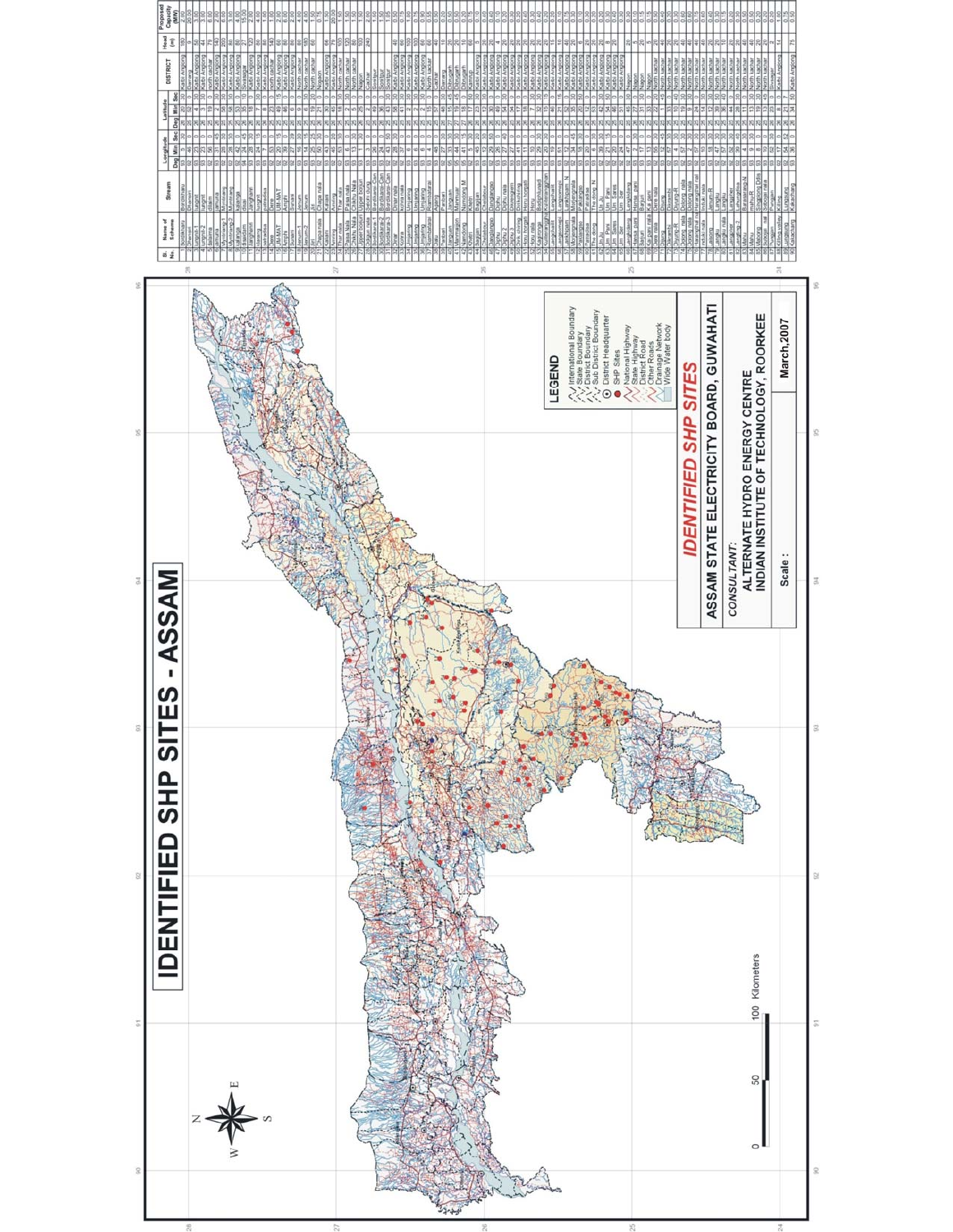#### **List of Identified Small Hydropower Project in Assam**

| Sno | Name of          | <b>Stream</b>  | Longitude<br>Latitude |            |                 |                 | Head                    | <b>Proposed Installed</b> |               |                  |                      |
|-----|------------------|----------------|-----------------------|------------|-----------------|-----------------|-------------------------|---------------------------|---------------|------------------|----------------------|
|     | <b>Scheme</b>    |                | Deg                   | <b>Min</b> | <b>Sec</b>      | Deg             | Min                     |                           | Sec DISTRICT  | (M)              | <b>Capacity (MW)</b> |
|     | 1 Bordikharu     | Bordikharu     | 93                    | 5          | 30              | 26              | 20                      | 30                        | Karbi Anglong | 180              | 2.00                 |
|     | 2 Dhansiri       | Dhansiri       | 92                    | 46         | $\mathbf 0$     | 25              | 52                      | 0                         | Darrang       | $\boldsymbol{9}$ | 20.00                |
|     | 3 lungnit-1      | lungnit        | 93                    | 23         | $\mathbf 0$     | 26              | $\overline{\mathbf{4}}$ | 30                        | Karbi Anglong | 50               | 3.00                 |
|     | 4 lungnit-2      | lungnit        | 93                    | 23         | 0               | 26              | 3                       | 30                        | Karbi Anglong | 44               | 3.00                 |
|     | 5 dalaima        | dilaim         | 92                    | 56         | $\mathbf 0$     | 25              | 19                      | 0                         | north cachar  | 79               | 6.00                 |
|     | 6 jamuna         | jamuna         | 93                    | 31         | 45              | 26              | $\overline{c}$          | 30                        | Karbi Anglong | 140              | 2.00                 |
| 7   | Myntriang-1      | Myntriang      | 92                    | 28         | 30              | 25              | 58                      | 30                        | Karbi Anglong | 200              | 6.00                 |
|     | 8 Myntriang-2    | Myntriang      | 92                    | 28         | 30              | 25              | 58                      | 30                        | Karbi Anglong | 80               | 3.00                 |
|     | 9 kalanga        | kalanga        | 92                    | 42         | $\mathbf 0$     | 25              | 53                      | 0                         | Karbi Anglong | 80               | 4.00                 |
|     | 10 disaidam      | disai          | 94                    | 24         | 45              | 26              | 35                      | 10                        | Sivasagar     | 27               | 15.00                |
| 11  | Janghanri        | Janghanri      | 93                    | 28         | 30              | $\overline{26}$ | 18                      | $\mathbf 0$               | Karbi Anglong | 120              | 2.00                 |
|     | 12 klarang       | lungnit        | 93                    | 24         | 15              | 26              | 7                       | 30                        | Karbi Anglong | 80               | 4.00                 |
|     | 13 patradisa     | patradisa      | 93                    | 7          | $\mathbf 0$     | 26              | 8                       | 0                         | Karbi Anglong | 80               | 1.00                 |
|     | 14 Dere          | Dere           | 92                    | 53         | $\mathbf 0$     | 25              | $\overline{23}$         | 0                         | north cachar  | 140              | 1.00                 |
|     | 15 UM-MAT        | UM-MAT         | 92                    | 20         | 15              | 25              | 49                      | 15                        | Karbi Anglong | 60               | 2.00                 |
|     | 16 Amphi         | Amphi          | 92                    | 39         | 0               | 25              | 46                      | 0                         | Karbi Anglong | 80               | 6.00                 |
|     | 17 Sunani        | Sunani         | 92                    | 27         | 39              | 26              | 6                       | $\mathbf 0$               | Karbi Anglong | 80               | 2.00                 |
|     | 18 Jenum-1       | Jenum          | 93                    | 16         | 30              | 25              | $\boldsymbol{9}$        | 0                         | North cachar  | 80               | 4.00                 |
|     | 19 Jenum-2       | Jenum          | 93                    | 14         | 15              | 25              | $\,6$                   | 30                        | North cachar  | 180              | 4.00                 |
|     | 20 Jiri          | Jiri           | 93                    | 25         | 25              | 25              | 19                      | 20                        | North cachar  | 60               | 1.50                 |
|     | 21 Chapa nala    | Chapa nala     | 92                    | 50         | 30              | 26              | 21                      | 0                         | Nogaon        |                  | 0.75                 |
|     | 22 Kaliani       | Kaliani        | 93                    | 43         | $\mathbf 0$     | 26              | 30                      | 0                         | Karbi Anglong | 66               | 1.50                 |
|     | 23 Amring        | Amring         | 92                    | 45         | 20              | 26              | 45                      | 0                         | Karbi Anglong | 79               | 20.00                |
|     | 24 Thar nala     | Thar nala      | 92                    | 53         | 30              | 25              | 18                      | 30                        | North cachar  | 100              | 1.50                 |
|     | 25 Paisa Nala    | Paisa nala     | 93                    | 6          | $\mathbf 0$     | 25              | $\boldsymbol{2}$        | 30                        | North cachar  | 120              | 1.50                 |
|     | 26 Chikhu Nala   | Chikhu Nala    | 93                    | 13         | $\overline{30}$ | 25              | $\overline{5}$          | 0                         | North cachar  | 80               | 1.50                 |
|     | 27 Upper borjuri | Upper borjuri  | 93                    | 1          | 30              | 26              | $\overline{25}$         | 0                         | Nagon         | 100              | 1.50                 |
|     | 28 Ddigun nala   | Selohi dung    | 93                    | 3          | $\mathbf 0$     | 25              | $\overline{2}$          | 0                         | Cachar        | 240              | 2.00                 |
|     | 29 Bordikarai-1  | Bordikarai-Can | 93                    | 26         | $\mathbf 0$     | 25              | 49                      | 0                         | Sonitpur      |                  | 1.50                 |
|     | 30 Bordikarai-2  | Bordikarai-Can | 93                    | 24         | $\pmb{0}$       | 26              | 36                      | 0                         | Sonitpur      |                  | 1.50                 |
|     | 31 Bordikarai-3  | Bordikarai-Can | 92                    | 43         | 50              | 25              | 43                      | 30                        | Sonitpur      |                  | 1.05                 |
| 32  | Dinar            | Dinar nala     | 92                    | 28         | 30              | 25              | 58                      | 30                        | Karbi Anglong | 40               | 0.50                 |
|     | 33 Kohra         | kohra nala     | 92                    | 37         | 0               | 25              | 41                      | 30                        | Karbi Anglong | 60               | 0.75                 |
|     | 34 Umjaring      | Umjaring       | 93                    | 6          | $\mathbf 0$     | 25              | $\overline{2}$          | 30                        | Karbi Anglong | 100              | 1.00                 |
|     | 35 Umjaring      | Umjaring       | 93                    | 6          | $\mathbf 0$     | 25              | $\overline{2}$          | 30                        | Karbi Anglong | 100              | 0.75                 |
|     | 36 Umjaring      | Umjaring       | 93                    | 6          | $\mathbf 0$     | $\overline{25}$ | $\overline{2}$          | 30                        | Karbi Anglong | 60               | 0.90                 |
| 37  | Riambatarai      | Riambatarai    | 93                    | 4          | $\mathbf 0$     | 25              | 15                      | 0                         | North kackar  | 60               | 0.55                 |
|     | 38 Dalu          | Apang          | 93                    | 48         | $\mathbf 0$     | 25              | $\overline{57}$         | 0                         | Cachar        | 40               | 0.50                 |
|     | 39 Panbari       | Panbari        | 92                    | 27         | 30              | 26              | 48                      | 30                        | Darrang       | 10               | 0.20                 |
|     | 40 Janguan       | Janguan        | 95                    | 33         | 30              | $\overline{27}$ | $\overline{15}$         | 45                        | Dibrugarh     | $\overline{20}$  | 0.50                 |
|     | 41 Manmaijjon    | Manmuar        | 95                    | 44         | 30              | 27              | 19                      | 45                        | Dibrugarh     | 20               | 0.50                 |
|     | 42 Namdong       | Namdong M      | 95                    | 41         | 15              | 27              | 18                      | 0                         | Dibrugarh     | 10               | 0.20                 |
|     | 43 Khetri        | Khetri         | 92                    | 5          | 30              | 26              | 17                      | 50                        | Kamrup        | 60               | 0.75                 |
|     | 44 Bagijan       | Bagijan        | 93                    | 45         | 20              | 26              | 23                      | 30                        | Karbi Anglong | 5                | 0.10                 |
|     | 45 Chelabour     | Chelabour      | 93                    | 12         | 30              | 26              | 12                      | 30                        | Karbi Anglong | 20               | 0.40                 |
|     | 46 Danglangso    | Danglangso     | 92                    | 29         | 50              | 26              | $30\,$                  | 0                         | Karbi Anglong | 20               | 0.40                 |
|     | 47 Diphu         | Diphu          | 93                    | 26         | 0               | 25              | 49                      | 0                         | Karbi Anglong | 4                | 0.10                 |
|     | 48 Diphu 2       | Diphu nala     | 93                    | 27         | 40              | 26              | 54                      | 30                        | Karbi Anglong | 20               | 0.20                 |
|     | 49 Diphu 3       | Dikrengiem     | 93                    | 27         | $\mathbf 0$     | 25              | 54                      | 0                         | Karbi Anglong | 20               | 0.30                 |
|     | 50 Dirik chiring | Dirikchiring   | 93                    | 41         | 0               | 26              | 17                      | 0                         | Karbi Anglong | 20               | 0.20                 |
| 51  | Horu horgati     | Horu horgati   | 93                    | 11         | $\mathbf 0$     | 26              | 18                      | 0                         | Karbi Anglong | 20               | 0.40                 |
|     | 52 Horu nala     | Horu           | 93                    | 10         | $\pmb{0}$       | 26              | $\boldsymbol{7}$        | 30                        | Karbi Anglong | 20               | 0.30                 |
|     | 53 Kagironga     | Bodiphlunadi   | 93                    | 29         | 30              | 26              | 32                      | 30                        | Karbi Anglong | 20               | 0.40                 |
|     | 54 Kuliteranggha | Kuliterangghan | 93                    | 20         | 30              | 26              | 15                      | 15                        | Karbi Anglong | 20               | 0.20                 |
| 55  | Langchailit      | Langchailit    | 93                    | 19         | 0               | 25              | 46                      | 0                         | Karbi Anglong | 15               | 0.20                 |
|     | 56 Langsomepi    | Langsomepi     | 93                    | 51         | 0               | 26              | 21                      | 15                        | Karbi Anglong | 10               | 0.10                 |
| 57  | Lankhipam        | Lankhipam N    | 92                    | 12         | $\overline{0}$  | 25              | 52                      | $\Omega$                  | Karbi Anglong | 40               | 0.75                 |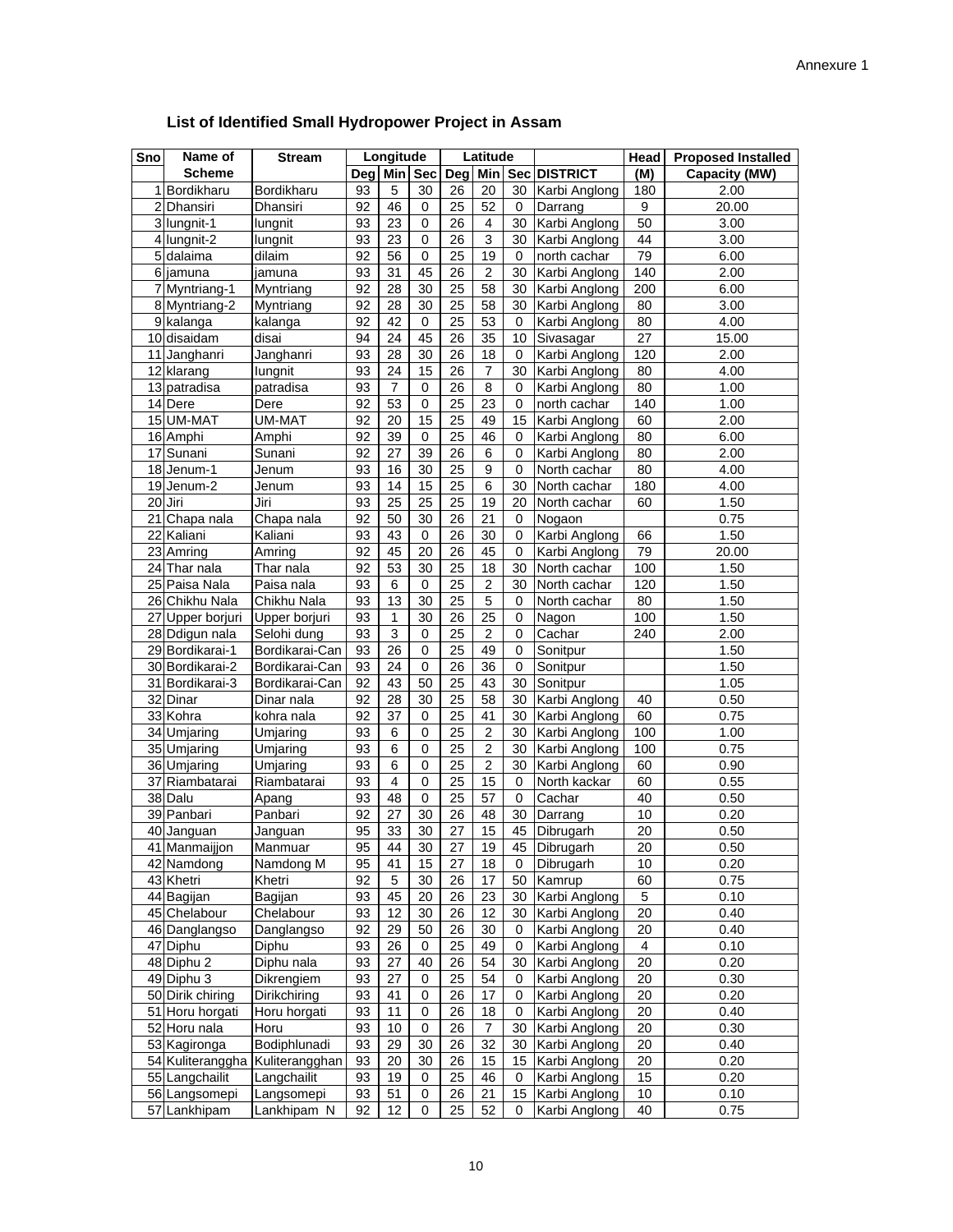|    | 58 Morjengnala    | Morjengnala                     | 92 | 34             | 45             | 25 | 35           | 30          | Karbi Anglong | 20             | 0.30 |
|----|-------------------|---------------------------------|----|----------------|----------------|----|--------------|-------------|---------------|----------------|------|
|    | 59 Paklangso      | Paklangso                       | 93 | 18             | 30             | 26 | 20           | 50          | Karbi Anglong | 6              | 0.10 |
|    | 60 Patradisa      | Patradisa                       | 93 | 20             | $\mathbf 0$    | 26 | 12           | $\mathbf 0$ | Karbi Anglong | 20             | 0.30 |
| 61 | The dong          | The dong N                      | 93 | 6              | 30             | 25 | 53           | 0           | Karbi Anglong | 20             | 0.20 |
| 62 | Un Ju             | Un Ju                           | 92 | 39             | 30             | 25 | 42           | 30          | Karbi Anglong | 20             | 0.20 |
| 63 | Um Pani           | Um Pani                         | 92 | 21             | 15             | 25 | 54           | 50          | Karbi Anglong | 8              | 0.30 |
| 64 | Um Sares          | Um Sares                        | 92 | 20             | $\overline{0}$ | 25 | 46           | $\mathbf 0$ | Karbi Anglong | 20             | 0.40 |
| 65 | Um Ser            | Um Ser                          | 92 | 24             | $\overline{0}$ | 25 | 51           | 0           | Karbi Anglong |                | 0.30 |
| 66 | Langkidang        | Langkidang                      | 92 | 47             | $\overline{0}$ | 25 | 45           | 30          | Nagon         | 20             | 0.30 |
| 67 | Hansa pani        | Hansa pani                      | 93 | $\overline{2}$ | 30             | 26 | 27           | $\Omega$    | Nagon         | 5              | 0.10 |
|    | 68 Barjuri        | Barjuri                         | 93 | 17             | $\mathbf 0$    | 25 | 31           | 30          | Nagon         | 20             | 0.15 |
|    | 69 Kai pani nala  | Kai pani                        | 93 | 13             | $\overline{0}$ | 25 | 33           | $\mathbf 0$ | Nagon         | 5              | 0.15 |
| 70 | Dere nala         | Dere nala                       | 92 | 55             | 30             | 25 | 22           | 20          | North kachar  | 20             | 0.50 |
| 71 | Dijung            | Dijung                          | 93 | 12             | 45             | 25 | $\mathbf{1}$ | 45          | North kachar  | 40             | 0.40 |
| 72 | Dikrambi          | Dikrambi                        | 92 | 57             | 30             | 25 | 33           | $\Omega$    | North kachar  | 20             | 0.20 |
|    | 73 Diyung-R       | Diyung-R                        | 93 | 4              | 30             | 25 | 10           | 40          | North kachar  | 20             | 0.30 |
|    | 74 Dolong nala    | Dolong nala                     | 92 | 57             | 30             | 25 | 19           | 30          | North kachar  | 40             | 0.60 |
|    | 75 Dolong nala    | Dolong nala                     | 93 | $\overline{2}$ | 30             | 25 | 9            | 30          | North kachar  | 40             | 0.60 |
|    |                   | 76 Harangthal na Harangthal nal | 92 | 57             | 30             | 25 | 24           | $\mathbf 0$ | North kachar  | 40             | 0.75 |
| 77 | Induki nala       | Induki nala                     | 93 | 10             | 30             | 25 | 14           | 30          | North kachar  | 40             | 0.60 |
|    | 78 Laisong        | Jenum-R                         | 93 | 18             | 30             | 25 | 12           | 30          | North kachar  | 20             | 0.40 |
|    | 79 Langku         | Langku                          | 92 | 47             | 30             | 25 | 39           | 50          | North kachar  | 20             | 0.30 |
| 80 | Langku nala       | Langku                          | 92 | 57             | 30             | 25 | 36           | 40          | North kachar  | 10             | 0.15 |
| 81 | Langpher          | Langpher                        | 92 | 52             | 30             | 25 | 44           | $\Omega$    | North kachar  | 20             | 0.20 |
| 82 | Langting-2        | Lahungdisa                      | 92 | 39             | 40             | 25 | 28           | 30          | North kachar  | 20             | 0.30 |
|    | 83 Mahu           | Barasarang-N                    | 93 | 4              | 30             | 25 | 11           | 0           | North kachar  | 40             | 0.50 |
|    | 84 Mahu           | mahu-R                          | 93 | 9              | 30             | 25 | 13           | 30          | North kachar  | 40             | 0.50 |
|    | 85 Mabong         | Singplong Ddis                  | 93 | 8              | 0              | 25 | 19           | 30          | North kachar  | 20             | 0.20 |
| 86 | Subojai nal       | Sobojai nala                    | 93 | 10             | $\Omega$       | 25 | 13           | 45          | North kachar  | 20             | 0.20 |
| 87 | Pungjan           | Pungjan                         | 93 | 52             | 30             | 26 | 23           | $\mathbf 0$ | Sivsagar      | $\overline{2}$ | 0.20 |
|    | 88 Killing valley | Killing                         | 92 | 17             | $\mathbf 0$    | 26 | 8            | 0           | Karbi Anglong | 14             | 1.00 |
| 89 | Lungsung          | Lungsung                        | 92 | 54             | 52             | 26 | 21           | 7           |               |                | 0.75 |
|    | 90 Kakachang      | Kakachang                       | 93 | 36             | $\Omega$       | 26 | 34           | 50          | Karbi Anglong | 75             | 0.50 |